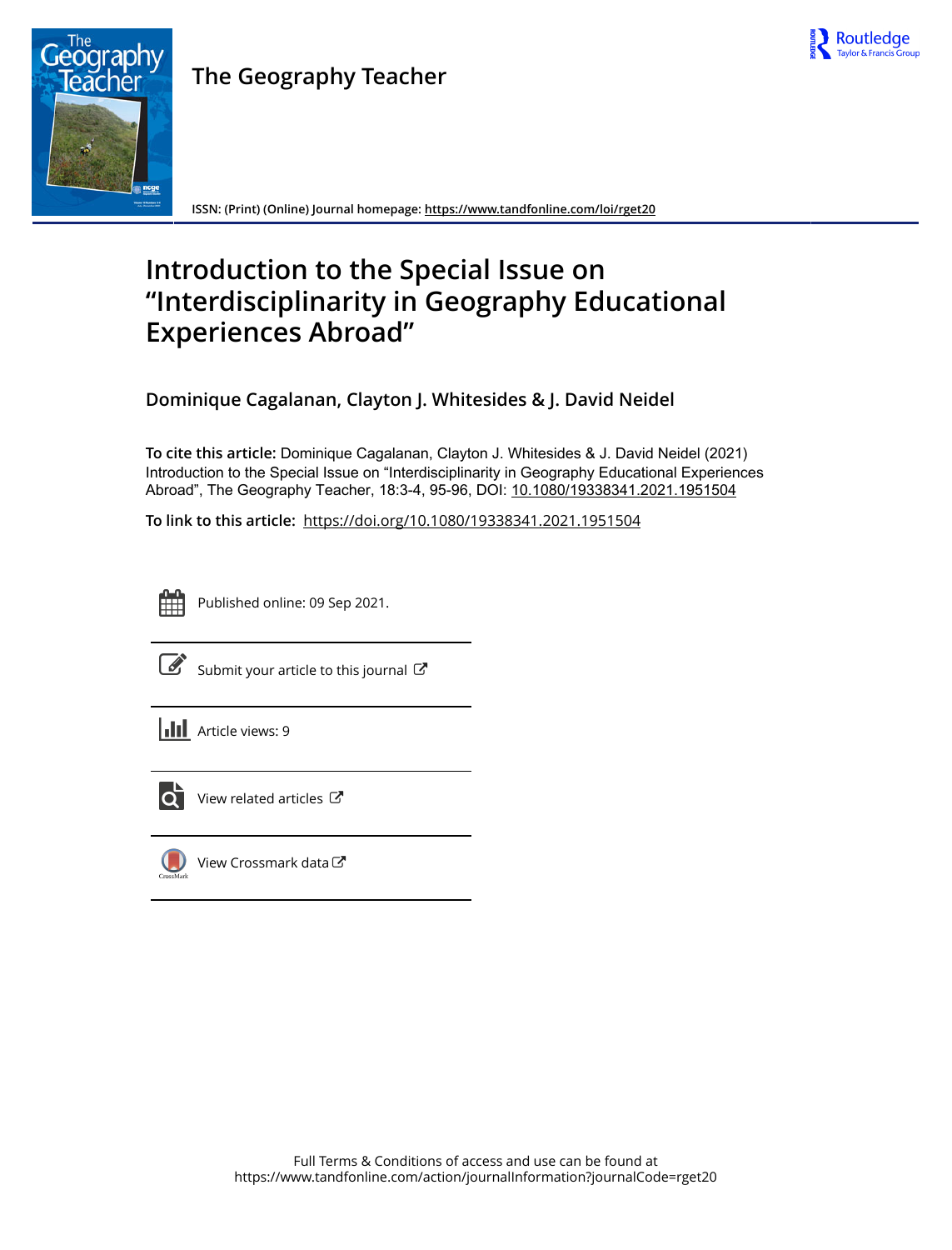### **Introduction to the Special Issue on "Interdisciplinarity in Geography Educational Experiences Abroad"**

Dominique C[a](#page-1-0)galanan<sup>a</sup>, Clayton J. Whitesides<sup>a</sup>, and J. David Neidel<sup>b</sup>

<span id="page-1-1"></span><span id="page-1-0"></span>ªDepartment of Anthropology and Geography, Coastal Carolina University, Conway, South Carolina, USA; <sup>b</sup>CIFOR-ICRAF, Los Baños, Laguna, Philippines

Interdisciplinarity is inherent to the field of geography, as is studying abroad. Together they have the potential to internationalize the curriculum and prepare students for grand challenges in a rapidly changing world. The purpose of this special issue is to highlight geography's undergraduate educational experiences abroad and demonstrate the interdisciplinarity of these programs. This issue also serves as a "call to action" by outlining how geography study abroad can be augmented and improved, and remain nimble in an era of growing global uncertainties.

This special issue contains fourteen manuscripts including a survey article, research articles, and lesson plans. Geographically, half of the contributions highlight study abroad experiences on the European continent; three focus on the greater Asian realm; and Latin America, Oceania, and Sub-Saharan Africa are represented by one contribution each. Grouped by knowledge area, eight of the contributions reflect geography partnered with disciplines from the humanities/social sciences, four partnered with STEM/health science disciplines, and one partnered with business. The survey article comes first, followed by the research articles, which we organized based on the knowledge area of the partnering disciplines, and we conclude with the lesson plans. The partnering disciplines and countries represented in this issue are listed in [Table 1.](#page-2-0)

In addition to highlighting the opportunities for and value of interdisciplinarity in geography study abroad programs, this collection of articles highlights a range of other lessons. For example, the success of study abroad experiences can be maximized by partnering with established in-country organizations or having local experts give lectures and guide field activities. Although not necessary for study abroad to be successful, partnerships with local on-the-ground institutions, organizations, businesses, and experts mitigate the risk of study abroad being an exercise in outside neocolonial observation, while highlighting local knowledge and maximizing place-based learning. Moreover, although all faculty members who lead study abroad programs should have the skill set necessary to ensure that the international experience is more than a vacation (Perry, Stoner, and Tarrant [2012\)](#page-2-1), drawing on local expertise may facilitate study abroad for faculty who have limited experience in the destination country, thereby broadening the opportunity for all faculty to participate in and contribute to successful study abroad experiences for both students and instructors.

<span id="page-1-2"></span>Another important lesson came to light due to the dramatic challenges brought by the COVID-19 pandemic, which has transformed the nature of education across the globe and stimulated the broad use of virtual teaching technologies. Although the full effect of the pandemic on study abroad opportunities has yet to be seen, it is likely that study abroad in the post-pandemic era will be challenged by travel restrictions, limited budgets, and concerns from students, their parents, and instructors. In a post-COVID world, virtual technologies could facilitate innovative international programs and even create opportunities for internationalizing the curriculum while offering an alternative to traveling abroad. Evolving virtual technologies offer a plethora of teaching tools that can result in undisrupted global learning in a world that is fraught with uncertainty.

Routledge Taylor & Francis Group

Check for updates

There is tremendous competition among study abroad programs to recruit enough students for a program to be viable. The factors that influence a student's decision on where to study abroad are multifaceted and often beyond the instructor's control, but creating study abroad programs that give students a competitive advantage may increase student interest. Merging undergraduate study abroad with undergraduate research abroad, for example, allows students to engage in more extended learning activities following the in-country experience, such as data analysis and publication of results. The integration of study abroad and research abroad has the potential to provide students with increased knowledge and skill sets that could make them more competitive for and successful in graduate studies and employment.

As we consider interdisciplinarity in geography educational experiences abroad, it is important to consider the calls to action made clear in this collection of articles. As discussed above, study abroad should increase the incorporation of in-country partnerships, virtual technologies, and research experiences to provide opportunities for deep place-based learning, to make these opportunities more accessible to faculty and students, and to make students more competitive after graduation. Additionally, some destination countries and partnering disciplines tend to be over-represented, so effort should be made to develop successful programs in locations that are less commonly visited and with disciplines with which geography does not have a comfortable history. Finally, study abroad programs should reach beyond students and offer opportunities for non-geography primary and secondary school teachers to learn how to incorporate geographic knowledge into their curricula. Doing so furthers the reach of geography, highlights its interdisciplinarity, and has potential to create a more geographically literate society.

© 2021 National Council for Geographic Education CONTACT Clayton J. Whitesides ۞ [cwhitesid@coastal.edu](mailto:cwhitesid@coastal.edu) **B** Department of Anthropology and Geography, Coastal Carolina University, Conway, SC 29528-6054, USA.